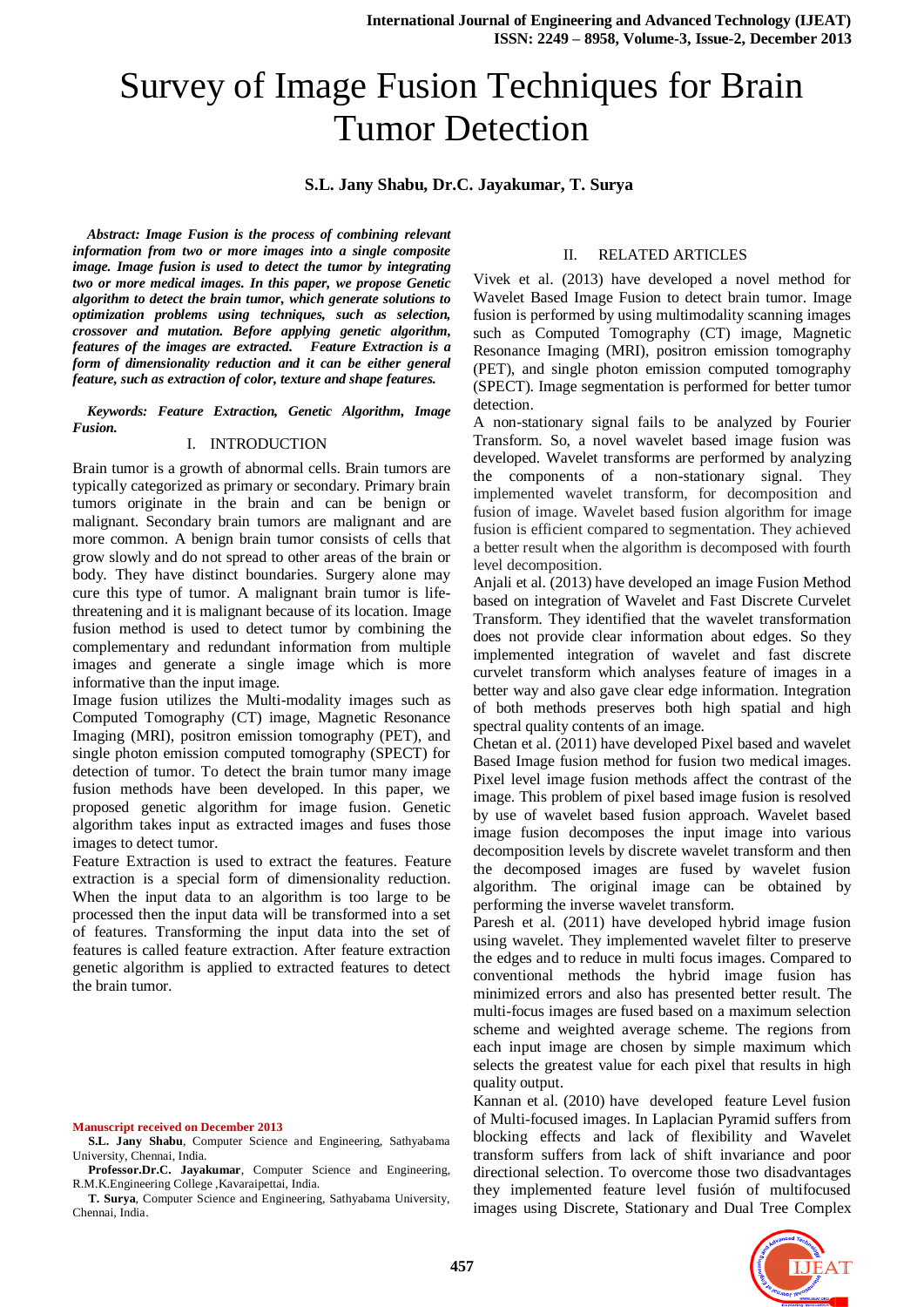wavelet transforms. Feature level algorithm segments the image into small región and fuse the regions. Various performance measures like Root Mean Square Error (RMSE), Peak Signal to Noise Ratio are used for performance evaluation.

Susmitha et al. (2009) have developed Wavelet based Image Fusion. Pixel based fusion method does not take some edge information and Region based fusion reduce the contrast of images. To overcome these problems, a hybrid algorithm is proposed. A hybrid fusion method integrates both pixel and region based rules in a single fused image with wavelet transform which preserves information of the fused image.

Tanish et al. (2009) have developed region based image fusion. Pixel based fusion affect the contrast of image. They implemented region based image fusion, which have better contrast and less noise. They applied region based image fusion on two types of MR images to extract information. Segmentation is applied on source image to get more accurate information. In result they proved that region based approach will present better results than pixel based approach.

V.P.S. Naidu, et al.(2008) has developed Pixel-level Image Fusion using Wavelets and Principal Component Analysis.Simple averaging fusion algorithm degrades the performance of fused image. So, they implemented wavelet transform. Wavelet Transform method allows the image decomposition in different kinds of coefficients preserving the image information combining that coefficient to obtain new coefficients, so that the information in the original images is collected and then the final fused image is achieved through the inverse discrete wavelets transform (IDWT). For better performance Principal Component Analysis(PCA) also implemented with wavelet transform. Resultant image contained both high spatial resolution and high quality spectral content.

## III. EXISTING SYSTEM

Many image fusion techniques are developed for brain tumor detection. Wavelet based image fusion resultant fused image may have a less spatial resolution and also there is no guarantee that images have clear objects. Image Fusion using wavelets and principal component analysis may produce degradation and distortion between fused images and original images. In wavelet fusion during image decomposition, the fused image does not preserve the original data. By using the low pass filter the contrast in fused image is decreased. Laplacian Pyramid loses small object part in the fused image. To overcome the above problems of various fusion algorithms we proposed a Genetic algorithm which takes input as the extracted feature of image for fusion process.

## IV. PROPOSED METHODOLOGY

The proposed image fusion algorithm is used to detect the tumor. Preprocessing is done on input image to reduce or suppress noise and other small fluctuations in the image. Image Enhancement is also done in preprocessing to used to sharpen image features and in turn improves the quality of the input images. After the preprocessing operations, the input images are subjected to feature extraction. Feature Extraction is used to transform the image into a set of feature. Genetic algorithm is applied in extracted features of the image to fuse the images.



Figure1: Proposed Block Diagram

The block diagram of proposed method is shown in Figure 1. First, preprocessing is applied on both input images. It removes unwanted artifacts and noise. Image Enhancement is applied to improve the quality of the image. Then feature Extraction is used to extract features from images. After feature extraction genetic algorithm is applied in extracted features. E parameters (Energy, Entropy), texture parameters are used for feature extraction. The extracted features are considered as the population of chromosomes. The fitness function is calculated for the chromosomes, Uniform crossover. Single, Two point crossovers are used to generate offsprings. The offsprings are then mutated to generate the fused image. Three types of crossovers are used to compare the quality, accuracy of the fuse images.

## V. CONCLUSION

This paper presents the review and comparison of various image fusion methods. We have find out various issues in different techniques and to remove that Genetic Algorithm is used. In this paper, detection of brain tumor is considered based on extracted features from input images. Proposed method used to remove the limitations of existing fusion methods. Proposed algorithm is the very good technique for the image fusion provides high quality fused image.

# **REFERENCES**

- [1] Vivek Angoth, CYN Dwith, Amarjot Singh, "A Novel Wavelet Based Image Fusion for Brain Tumor Detection", International Journal of computer vision and signal processing,2(1),2013.
- [2] M .Chandana, S. Amutha, and Naveen Kumar, "A Hybrid Multi-focus Medical Image Fusion Based on Wavelet Transform". International Journal of Research and Reviews in Computer Science Vol. 2, No. 4, August 2011.
- [3] Chetan K. Solanki Narendra M. Patel,"Pixel based and Wavelet based Image Fusion Methods with their Comparative Study". National Conference on Recent Trends in Engineering & Technology, May 2011.
- [4] K.Kannan, S.Arumuga Perumal and K.Arulmozhi. "The Review of feature Level fusion of Multi-focused images using Wavelets,Recent Patents on Signal Processing, 2010, 2, 28-38
- [5] V.P.S. Naidu and J.R. Raol, "Pixel- level Image Fusion using Wavelets and principal Component Analysis". Defence Science

Journal, Vol. 58, No.3, May 2008.